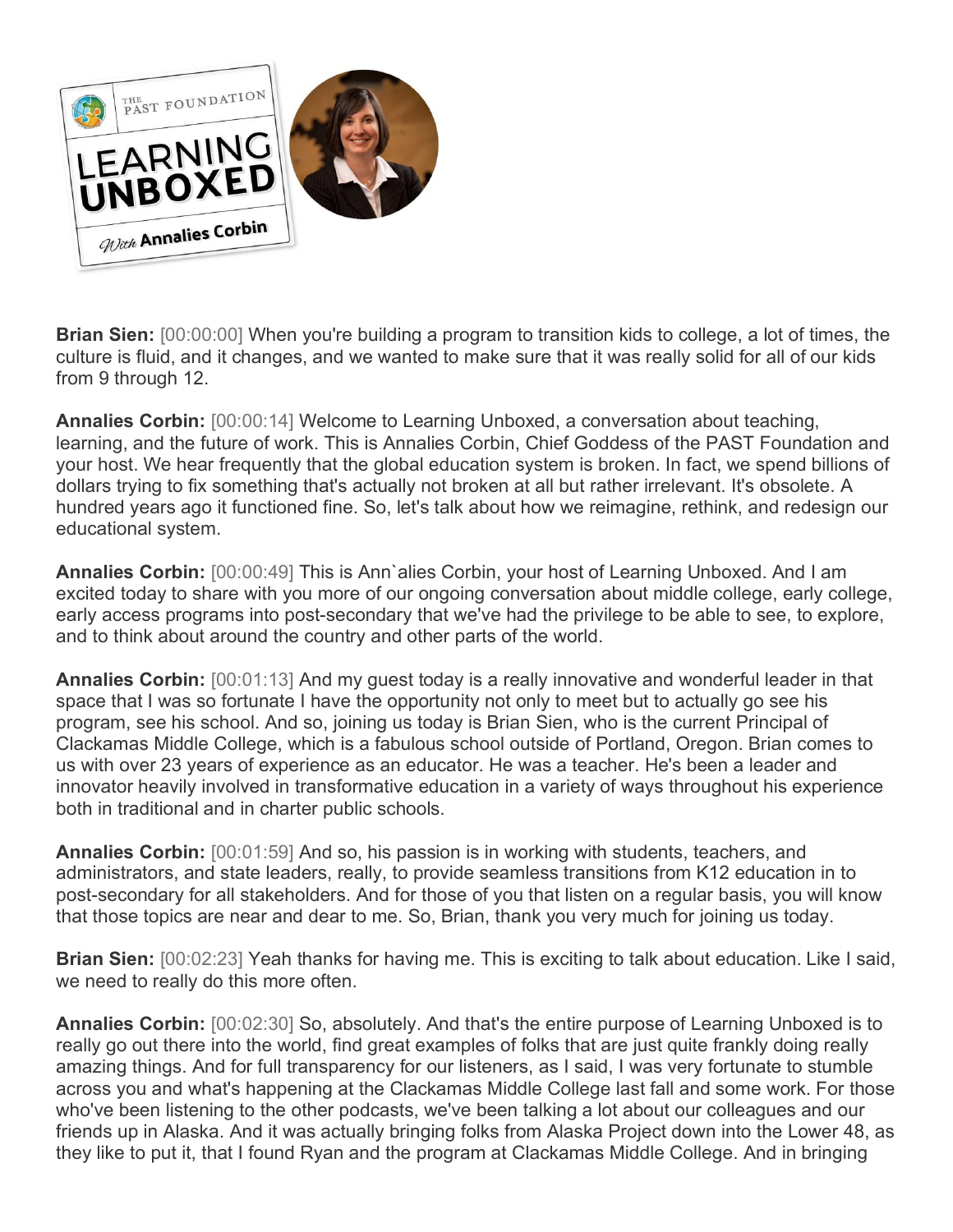them down to sort of see what other folks in their region are doing inside of that middle college or early college acceleration space.

**Annalies Corbin:** [00:03:20] And I have to admit, Brian, I was blown away by your program. And I don't say that lightly for folks that know me. I've seen so many and crazy and amazing innovations in education around the world, but that's not something I see very often. And I have told many people since you and I first had that visit, if you want to see something really innovative, go see Brian and what's happening outside of Portland. So, very excited, again, to have you here. And I would love for you to, sort of, just give us some general overview of what Clackamas Middle College is because the reality of it is when we step back and think about acceleration programs, despite the labels that we often will put on things, at the end of the day, it boils down to how you, the user, and those who have created the programs really define them. So, what exactly is the Clackamas Middle College in your own words?

**Brian Sien:** [00:04:16] Well, Clackamas Middle College, I think, we're going into our 17th year of existence. And we started kind of as what a traditional, I guess, you could say in middle college was as we're on a college campus, and we were serving students that really weren't represented in the traditional K through 12 system. And then, as time kind of went on, we kind of started morphing into kind of the early college piece where we're like. "Well, we have these kids that we're really servicing well, and we're giving them experiences that they're not normally getting in the traditional system, and we're trying to give them access to the college piece as we were picking up steam, and starting to add more structure, and learning from our experience." We started to kind of say, "Hey, we can get these kids more college credits, and we can also get them their degree when they're with us."

**Brian Sien:** [00:05:07] So, we've kind of morphed from the traditional middle college to early college model. So, we're kind of a blend in both of those. And what we're hoping to do is get kids when they're ready at ninth grade for high school to build their skills and slowly transition up to full-time college student. So, by the time they graduate in four years, they're able to get -- hopefully, we're shooting for their college degree and high school diploma, or if they fall short of that, they're getting a significant amount of college credits and their high school diploma, so that when they leave us, they're feeling comfortable, they've gone through all the process, we've provided a lot of guidance and support into their next steps, so that they feel confident and comfortable with moving forward and saying, "Hey, I'm ready to go to the next step in post-secondary education." So, that's kind of the gist of our school and how we do things. And then, there's a lot of details in there on how we scaffold kids to get ready for college. But that's kind of a gist of kind of how it works.

**Annalies Corbin:** [00:06:04] And I think that that's one of the things that really appealed to me. There are very few strict definition middle colleges left around the country. The majority of them, like the Clackamas Program, that have been around for great length of time, have a tendency to morph and become closer to what we might, by definition, call an early college or some hybridization thereof. That's a fairly common thing that happened over time.

**Annalies Corbin:** [00:06:37] And at the end of the day, the reason that we see that that happens is to something that you already touched on, but I really want to dig in because one of the things that I love about the variation that your program represent is the recognition that for students to truly be successful in that 11th and 12th grade or a true college experience before they leave the K12 system requires that they have a level of readiness to be able to get there. And to, then, do that in a equitable equal opportunity approach means that we have to modify the way we think of our programming around readiness to get more kids to take advantage of that.

**Annalies Corbin:** [00:07:15] And so, that then moves that middle college or early college experience down into that 9-10 space. And in some cases, even down into middle school. So, we talk a little bit,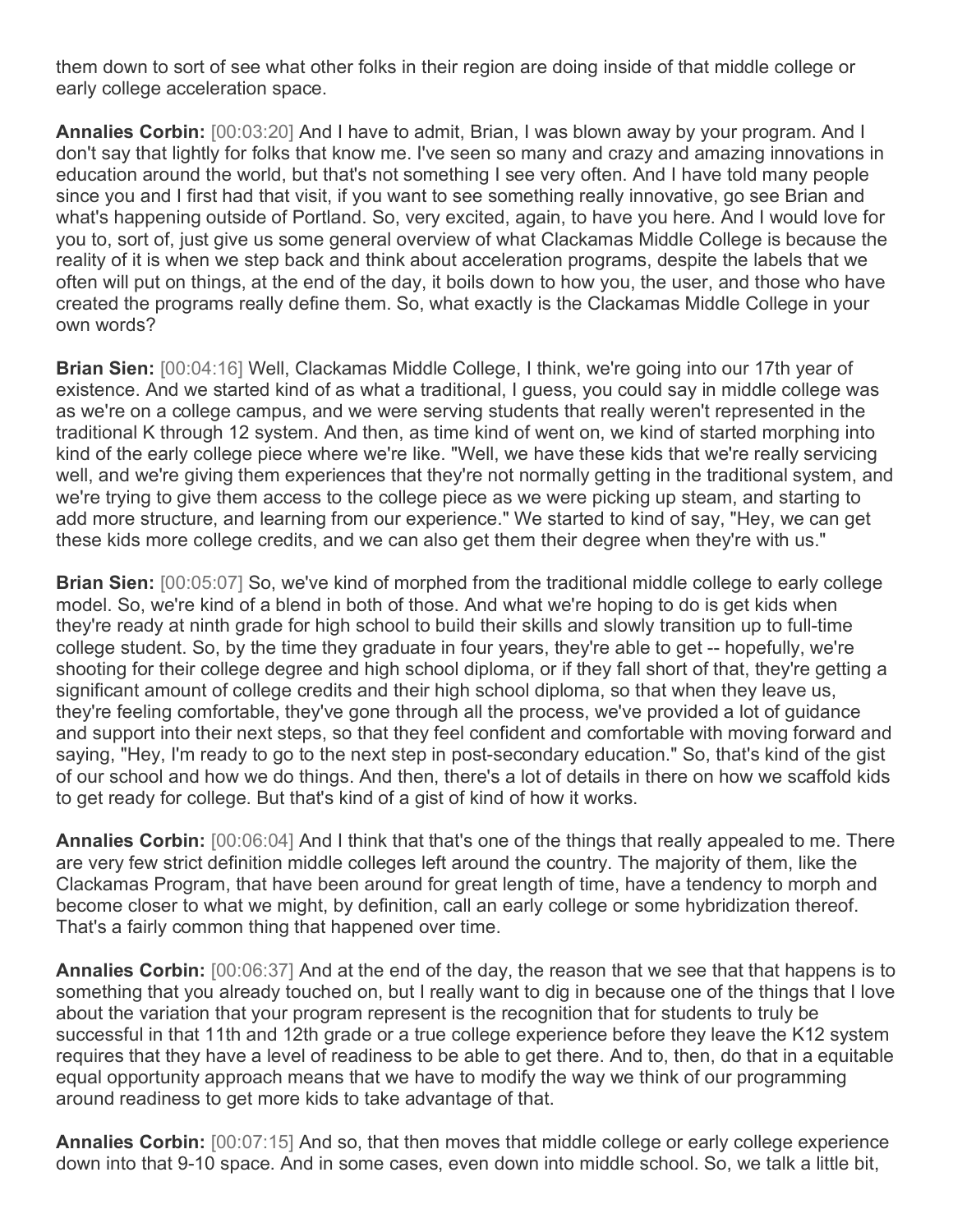Brian, about the work that you do in the earlier pieces as it relates to student readiness for your programming. What does that look like for you guys?

**Brian Sien:** [00:07:36] Yeah, that's a great question. So, I think we wouldn't be able to do this if we weren't a charter school and unable to kind of approach education in a different way. And then, our partnership with our school district, North Clackamas School District, and then our community college, Clackamas Community College, has really grown into, kind of, for me, setting up the structure of what it can look like to get kids ready or college-ready for when they're juniors and seniors, and then when they leave us.

**Brian Sien:** [00:08:00] So, it's very complex problems as far as, okay, you just can't throw seniors on a college campus. So, we had to step backwards, like you said, and go to the earlier grades. And when we get kids, we're like, "Okay, let's kind of set up the structure where we really want to try to hit a lot of the college readiness skills that we can or, at least, create college readiness skills from our perspective. And one thing that we did was to get a foundation for what that would look like as we did some research into a lot of what David Conley did and into what makes a successful college student when they get to a university or a community college.

**Brian Sien:** [00:08:35] And then, he had four steps for that. One was cognitive strategies, one was content knowledge, one was learning skills and techniques, and what was the transition and the matriculation from a high school student to college. So, those four areas kind of give us a foundation of, okay, this is what we need to do to get our kids ready for that next step. And so, we started adding in the color a little bit to the picture into how it personally fits with us. And we started with our 9th grade, and we got kids into advisories based on their grade level.

**Brian Sien:** [00:09:06] And we really were able to take a model of the traditional model where there's a counselor with a high number of students to breaking it down into teachers working with kids and all the staff members working with kids in these advisories to really prepare them for this collegereadiness skills outside of the academic classroom. Because we felt we were doing a good job in the classroom but outside of the classroom it was like, "Well, we can't rely on a counselor to meet the needs of all of these amounts of kids." So, we really got on board as a staff, and came together, and said, "Okay, what do we want to do?" and came up with some core values and beliefs, and really came up with a mission together.

**Brian Sien:** [00:09:42] And that mission really took hold into the culture of our school because when you're building a program to transition kids to college, a lot of times, the culture is fluid and it changes. And we wanted to make sure that it was really solid for all of our kids from 9 to 12, but especially for a 9th, and 10th, and 11th grade kids as we prepare them for the college readiness. So, we did that advisory. And then, we called the College Readiness Seminar that really worked on those key learning skills and techniques that a lot of people would attribute to those soft learning skills. And we really focused on, okay, what do those kids need at the next level? And so, we researched and talked to our kids that were actually starting to go to college and said, "What do you need that's going to make you successful that makes you successful at the college level?" And we backpedaled a little bit, and they told us, "Well, there's persistence, there's time management, and there's organization."

**Brian Sien:** [00:10:34] And so, we looked at those and created rubrics for our 9th and 10th graders, and 11th and 12th graders, and then we created a process for as kids are getting these skills, both academically in the classroom, and this key learning skills, and techniques, they're starting to show this readiness. And then, we created a process for transition that every term - and we're on the trimester system -we put a list of kids up through this deliberate process, through our College Readiness Seminar Class, of who is ready and who is not ready based on those specific rubrics. And so, we were able to pick the top 25 kids. And a lot of times, there could be 70 kids that were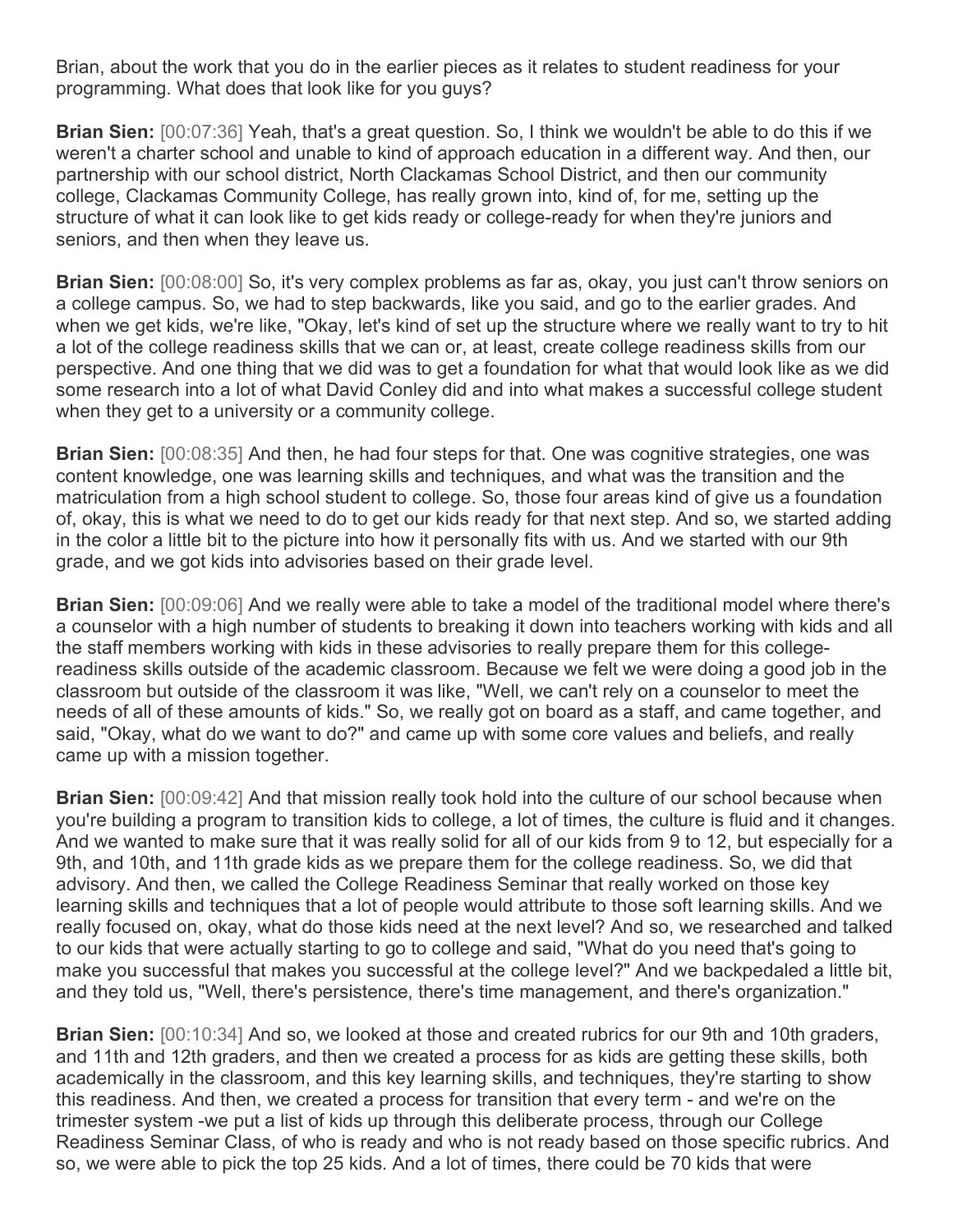nominated, but the top 25 that we felt best represented us and themselves as far as college ready, and then we started the transition to the next level. And that really definitely helped.

**Brian Sien:** [00:11:21] And the next level was something that's really interesting because we wanted to make sure that those kids who have those skills moved forward but that we kind of took a lot of pressure off of their shoulders by they didn't have to worry about scheduling, or they didn't have to worry about teachers, or they didn't have to worry about building their classrooms. We would set that up for them. And then, we really provided guidance and support for that transition. So, in a year's time, when they went through that program that they were ready to go to the next step, which is fulltime college. And so, we created steps and scaffolding along the way just because of a necessity. And it's aimed to be really, really successful for us, and we've been trying to improve it ever since.

**Annalies Corbin:** [00:11:59] And, actually, that was one of the things that I was most impressed by and intrigued by at the same time because I've seen any number of, I guess, attempts is the right way to put this, at what you were talking about, but I've never seen what I would think of as an onboarding opportunity for students that was quite as scaffolded or as successful, I would say, as the piece that you have put in play, that transitional piece. And I loved the notion that as students become ready for that, they are nominated. Then, keeping in mind that every kid -- I'll be really, really clear with our listeners, every kid who is at Clackamas Middle College the expected and there's this anticipation that they are going to be successful in all aspects of the program that the school lives and breathes.

**Annalies Corbin:** [00:12:57] And so, there's no expectation that some kids are never going to quite make it, right? So, the culture itself, back to your point, really lends itself to seeing that student success, but then this scaffolding program, and I do want to dig into that a little bit if we could because I think that the folks listening are maybe really, really curious about how you do that. And when I had the chance to speak to several students, I heard over and over again from them as well that that was the thing that made the difference. When I said, "Why do you think you're being successful in your college classes?" they always came back to that transitional piece. So, could we dig in just a little bit, Brian, and give us some more details about how you had that set up?

**Brian Sien:** [00:13:38] Yeah. And that's great, great lead in. I think the big thing that we came together to realize is, "Okay, we can take what's working in traditional public education, and we can really be innovative and create a structure to allow this to happen. And that's really the first step is to set up that structure for movement from kids from one level to the other. And that takes a lot of work from behind the scenes. And, obviously, being a charter school and the partnership with our college and our district really helped allow us to do that and be autonomous to create that.

**Brian Sien:** [00:14:09] And then, we really came together in the inside of the building. We said, "Okay, we really want to create this culture and our mission," And we all got together - our students, staff, adults - to create a mission statement that just really hits on inclusiveness, innovation, challenging, and that really prepares students on a personal level for independent learning. And the independent learning is key for us because we want to make sure that we identified students being independent or being dependent. And so, through our rubrics and through our whole process, we really were able to focus on that.

**Brian Sien:** [00:14:43] And so, yeah, kids would be able to make that transition from high school when they showed that they were really grasping the concepts and the skills to really get set up for that next level. So, yeah, it kind of came about as being, okay, like I said, we can't just set kids up and let them go. We have to really provide that scaffolding. So, from back in the day, we really kind of came together and said, "This is really what we want to do." And so, everybody's on deck with really working with our kids, and collaborating, and working. So, our staff, there's a lot of credit in that as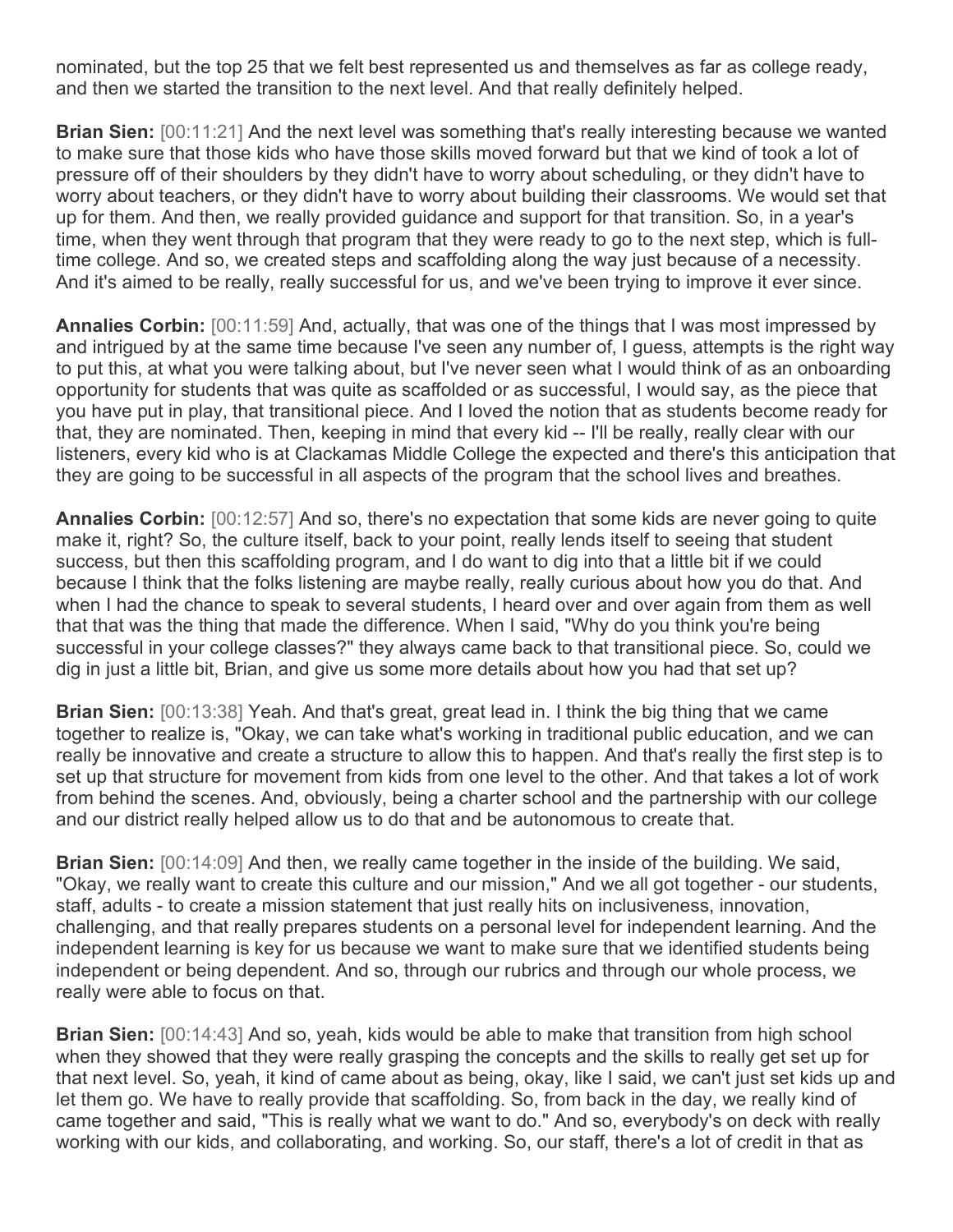well to be able to come together and really match our core values and beliefs with the mission and vision of what we want to do.

**Brian Sien:** [00:15:22] And so, yeah, students will plug away in their classes, and we're just going to be assessing them on what skills they have. And then, once they master those skills, then we start that transition into the college level. And we've developed it

with the college. And then, we had to add a little bit of more scaffolding every year that we were there to make it more successful for them. But all kids really push each other. And that's the most important thing is the high expectations that we have. And I'm a firm believer that if we do have those high expectations for everybody, everyone can meet it, but we just need to make sure the ones that might not be ready yet, we're providing the support for.

**Brian Sien:** [00:15:58] But the nature of the system, and what we created, and the culture that we created is, like you mentioned earlier, the kids push each other to get over that bar, and they really see this as, okay, this is something more that I can shoot for while I'm in high school. And it's kind of like that golden ring that everybody wants to get. And everybody is on the same level as far as that's what they want to do because they don't want to have their friends move up before them. So, it kind of creates this healthy level of competition. But at the same point time, the kids that don't make it in we're able to pull back and say, "Okay, these are the specific reasons why you didn't make it." And then, that involves self-assessment on these rubrics on the behalf of the kids, communication with their parents, communication with their advisors and all teachers to really try to help them get over that bar.

**Brian Sien:** [00:16:45] And so, it creates a really healthy competitive environment. And most of our kids are able to get up. And beyond that, because we're really trying to look at the ones that didn't make it up, and what are the next steps for them, rather than the ones that did. We're going to continue servicing them and providing support and guidance for them, obviously. But the ones that didn't, like, "How do we make sure that this is equitable for all kid, and we're able to provide the support for every kid to do that?" So, I think, the environment and the structure really leads to that competitiveness and that ability for everybody to strive for that.

**Annalies Corbin:** [00:17:16] And it's a real community atmosphere when you're there. And so, for folks listening, it's a small school. And you have kids who come in at many different levels of readiness when they enter your program, correct?

**Brian Sien:** [00:17:36] Yes. Oh, yeah, yeah. That's the thing is we have kids -- I mean, we like to have kids come to us when they're in 9th grade, but, oftentimes, there's kids that might transfer in. Because we are a public charter schools, so we have to accept kids when they come to us. So, they have various level of skill levels and experiences. And so, we try to plug them into the advisory, the grade level advisory that they're at, and really try to build from that.

**Brian Sien:** [00:17:58] And the big piece of that is just really making sure kids are aware of the whole process, and what it entails because I never came from a system like this, but I wish I could have had something like this to push me a little bit harder because I was just kind of going with the flow in the regular traditional education that hasn't changed much over the last hundred years or so. And it's really good, just a way to approach students because everybody comes at a different level, like you said. And so, they're going to move up at a different time and level based on what their needs are.

**Brian Sien:** [00:18:29] So, we focus on the individual themselves, but we also take into account where they're coming from and where they're at. And there's some kids that go through our system for three and a half years. And then, the last couple of terms, they're able to show that progress to get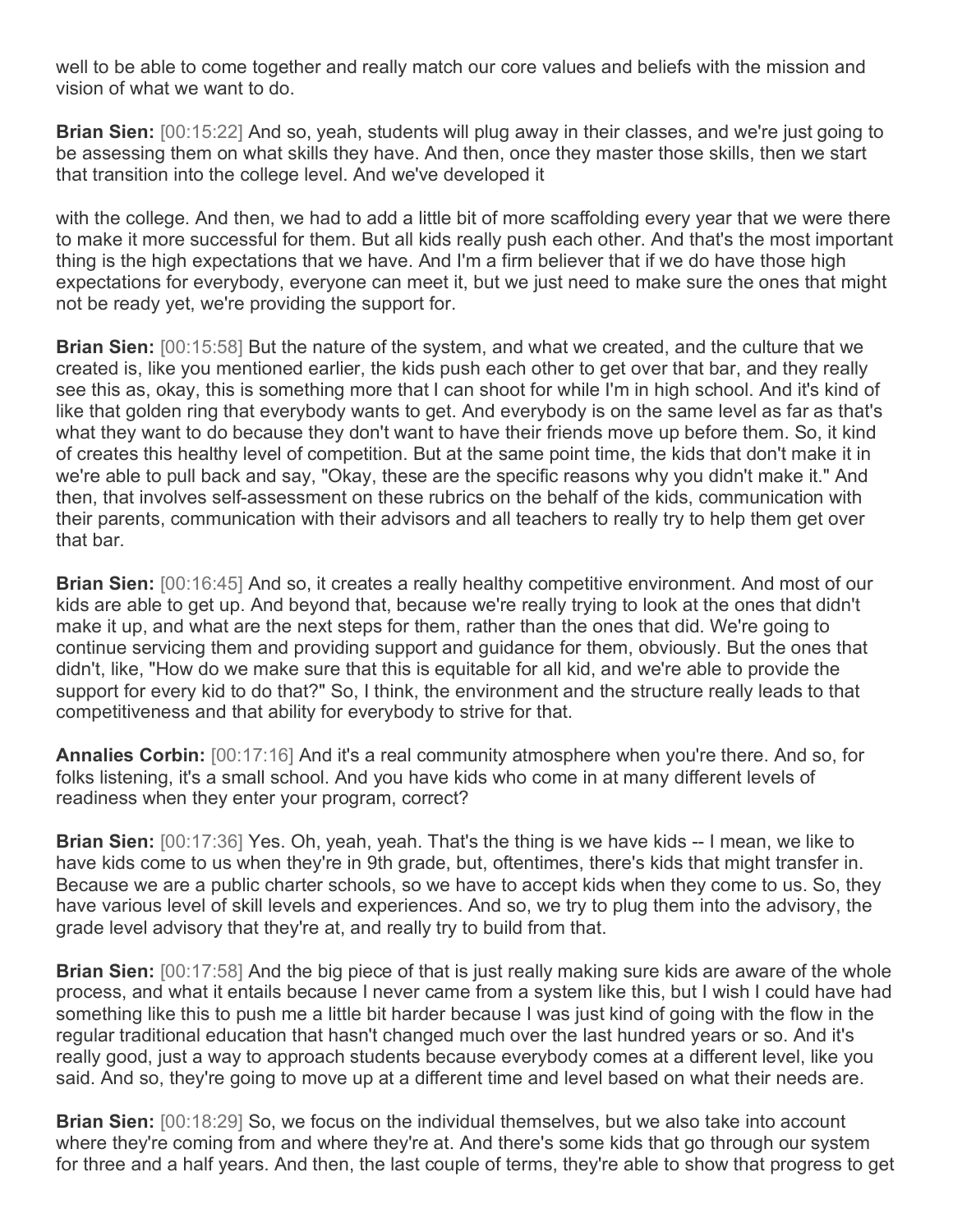a couple terms of college, which is fantastic. And they've grown a lot in that time to be able to make that step. So, yeah, they come at all different levels, but we're able to kind of work with them and meet them where they're at to try to really create that independent learner to move on to the next level.

**Annalies Corbin:** [00:18:59] Yeah. And those kids are really, really proud of themselves. And you could watch it stretched all across the board. And everything from talking to the kid who, for a whole host of reasons, was able to get access very early on in their experience, and so were earning many, many college credits, to the kid, like you said, who was only going to have a few under their belt by the time they finish. And when I was there, I got to talk to kids you know on all ends of that spectrum. And, universally, the kids that I spoke to, they all said the same thing that when it came time to take that first college, fully independent college course - and we're going to come back to that in a second - that they were confident to do so, and it may have been a little bit of fear around the edges, but there was no fear about actually taken the leap. And so, that was a really impressive thing to be able to see that the kids were confident, that they had been given all the skills that they needed in every opportunity to be successful.

**Annalies Corbin:** [00:20:00] But the other piece of it, and I think that there's really just to some of the culture of your school piece, is that university, the kids also told me that they felt like they could go to the faculty at any time if they were struggling and find people to help them because the faculty is very, very invested in those kids individually. And I think some of that has to do with the way you've structured that advisory and the way you've structured the interaction that your faculty broadly has with the kids. Now, it is a relatively small school. So, just for our listeners, what are the student and teacher ratios as it relates to the total numbers that you've got in the building and what's going on?

**Brian Sien:** [00:20:46] Yeah, we have 300 students total. And then, we have it broken up. Like I said, the scaffolding, the three types of programs are basically entry level programs. Those are college prep programs. And anybody that comes to us every year will start in that program. And that's basically a microcosm of any high school across the country of kids. You'll see your high-flyers, you'll see our kids that are in the middle, and you'll see your kids that are maybe one step from dropping out, and they want to try your program to see if it's working. And that's kind of how that kind of starts out.

**Brian Sien:** [00:21:16] So, you get a lot of different people right away coming into your program, but it's really interesting in how that really transcends itself into giving them opportunities that they may never had at a traditional school that they transfer into us. But, yeah, they'll come into us. And then, our advisors just really get to know them and have an emotional connection to them. And you can see that when we're talking about sending kids up, advisors feel like they are the one that can advocate for the student best. And that's kind of the setup. That's one of the goals of the advisors, to make sure every kid, as a person that knows them really well. And having 300 kids allows us to do that.

**Brian Sien:** [00:21:54] So, in our college prep program, we have about 150 kids in the beginning of the year in that program. So, roughly about half of our kids are going

through that process of working hard, learning about college readiness skills, meeting with advisors, meeting with teachers, really creating that sense of community. And then, throughout the year, they will transition to our next program, which isn't full-time, primetime ready for college, but is showing the academic skills that they're proficient enough or mastered the high school piece.

**Brian Sien:** [00:22:29] Now, we're ready to just kind of step onto the college piece because they're showing that they're starting to move into that proficiency there. And that's our Pathways to College Program that really, like I said, gives them an opportunity to learn in classes with each other. And the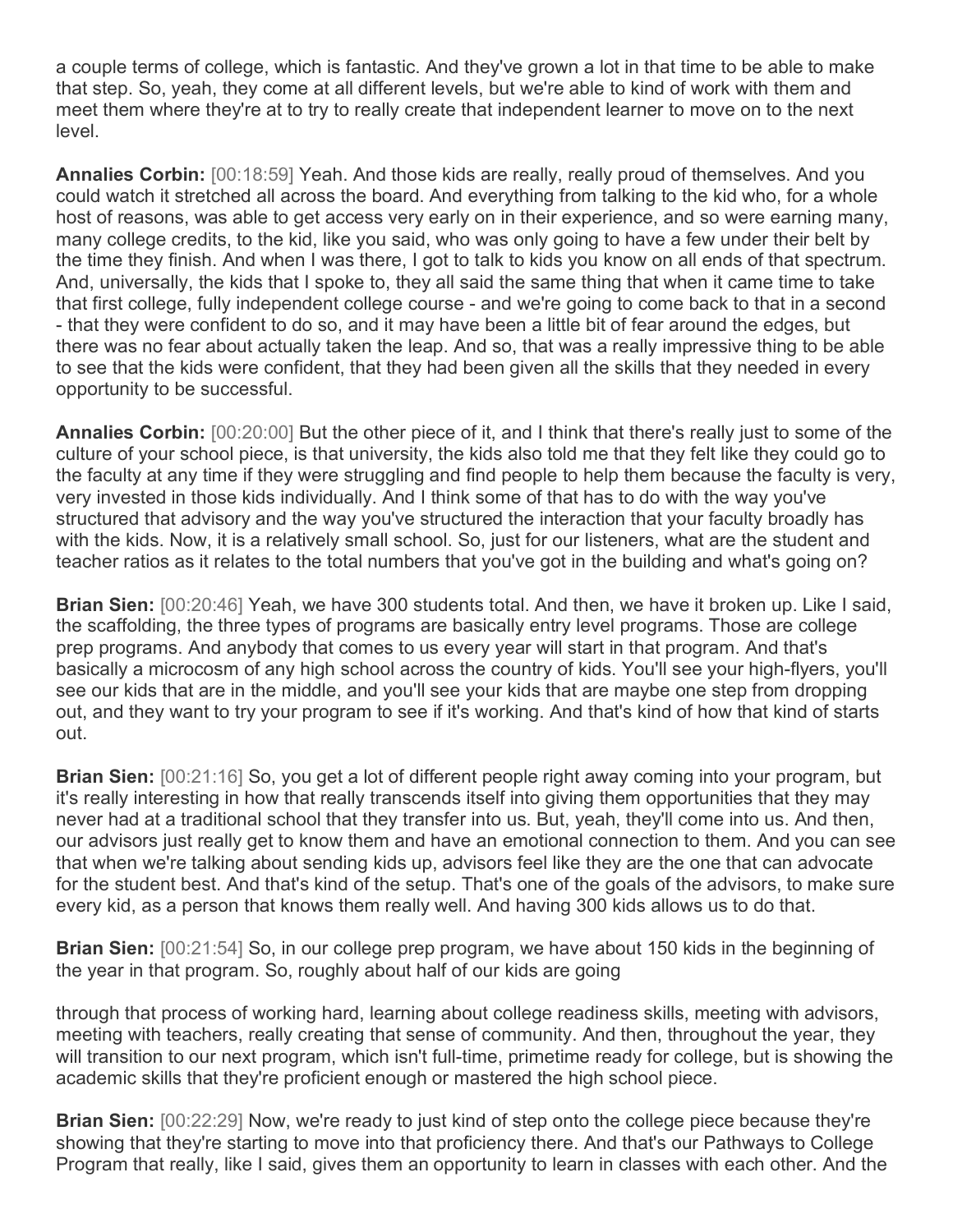small cohorts really help because they know each other to work, and collaborate, and take college courses, core college courses from college instructors together for three terms.

**Brian Sien:** [00:22:54] And then, once they show that they're ready for that, then they will move into our last program, which is our college extended options, which is full-time college. And then, they have an advisor and a counselor assigned to them to meet with them regularly a couple of times, two to three times every term, specifically about their plan, and where they're going, and what courses they're taking, and making sure that they understand the whole registration process and all of the logistics that go behind getting a kid from high school to college.

**Brian Sien:** [00:23:22] So, it's kind of a scaffold piece, which is really nice. And we have about, like I said, 150 in our college prep program. And our transition program, our Pathways to College Program, we have about 75 kids. And then the rest of the kids, from 50 to 100 every year, we have in our college extended options program. So, that's kind of how it's broken up. And I think our smallness and our size really allows us to connect with kids and make it a personalized journey for them, and also for our staff as well. I think that's important.

**Annalies Corbin:** [00:23:53] Yeah. And so, I think that as other folks out in the world contemplate what their hearing you talk about, my guess is one of the things that they're going to be curious about and also want to roll up their sleeves maybe and dig in a little bit is the pathways to college piece. And, again, one of the things that I found really intriguing about the way you had that structured was the way you developed the curriculum for that piece of your program. So, could we dig in just a little bit and talk about that? So, you jointly created that experience with your post-secondary partner. Can we talk a little bit about what the nuts and bolts of that looked like? Because I think that that's one of those places where the kids really saw success because you were very deliberate about the way you design those sets of courses that those students go through while they're that transition space.

**Brian Sien:** [00:24:45] Yeah. And it's been quite the evolution over the years, but I think we have it fine-tuned enough where it's really, really successful for the kids. But we started with, like I said, when we were like a traditional middle school or middle college model, we started with that, "Okay, we need to give kids access to college. How do we do that?" And we started with some classes that weren't as academic to set up for kids. How many terms should they be taking these before they take courses just kind of on their own by themselves? And so, that cohort model is a huge piece of what needed to happen when kids moved to that next level.

**Brian Sien:** [00:25:21] If they're moving by themselves, it's not going to be as successful as if they're in a group together, and we can focus on them. So, the big piece was, "Okay, we're going to move our kids together to the college campus. Solely, our kids, they're going to take courses by college instructors." And so, that took some time to figure out what that would look like with our college. And then, they were also going to take -- it evolved into, "Let's get them entry level college courses because they're showing, academically, they're ready. Their college readiness skills look good. Let's go ahead and try to introduce them into what they need for their associates degree or their transfer degree.

**Brian Sien:** [00:25:56] And so we thought, "Well, the term one can look like they need a public speaking, a Comm 100 class." And so, we got an instructor for that new high school kids, but also taught the college level and college quality courses as well. And then, we're like, "Well, obviously, writing is a big component." And we worked on writing in our college prep program very heavily, and integrated with all of our teachers and advisors, and we even worked with it in our advisory class. So, we felt that when we set kids up, we're like, "Well, they're ready for the Writing 121, English composition course, which is a basic course in college or university."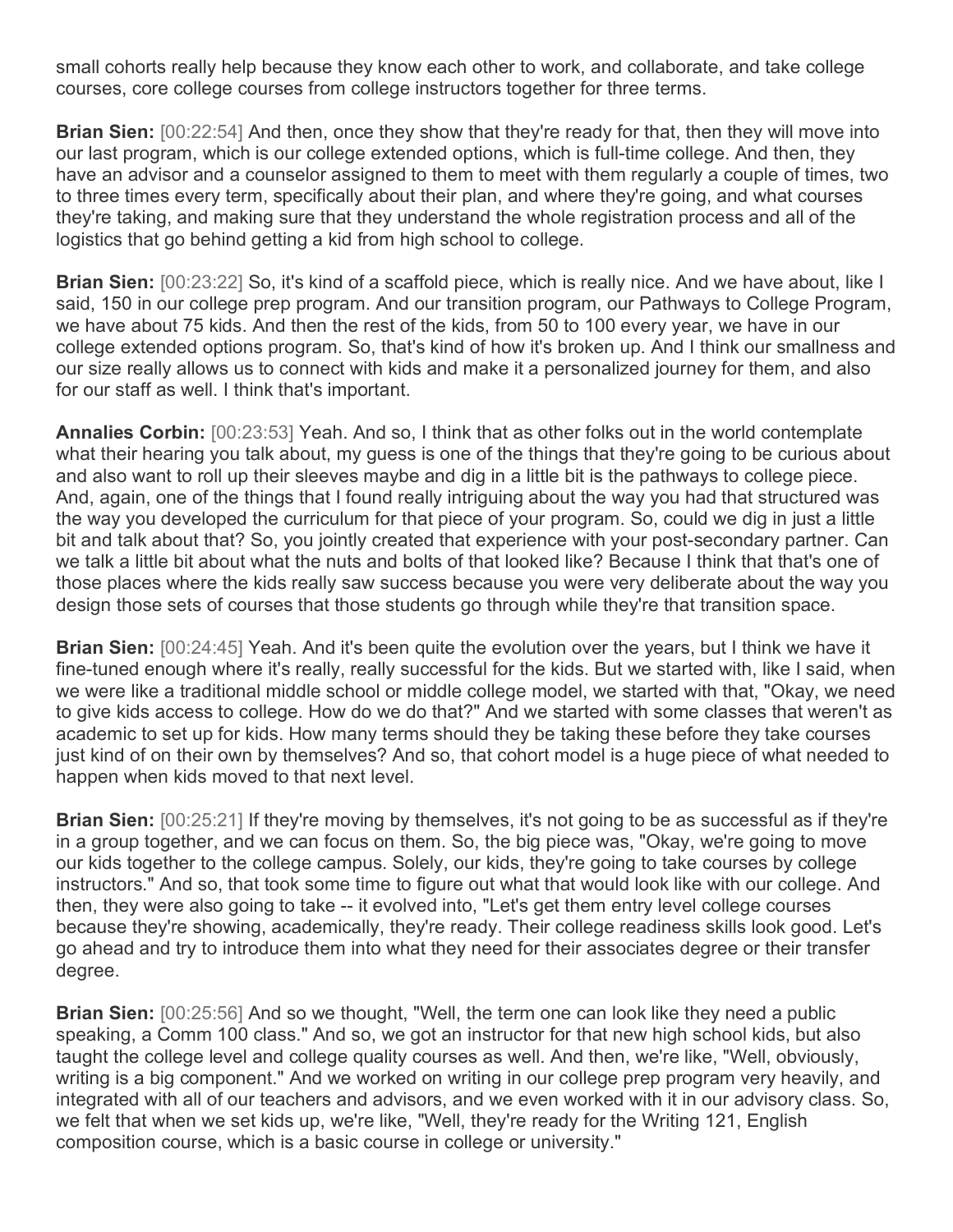**Brian Sien:** [00:26:28] And then, we started to fill in the gaps of their schedule with high school classes that they may need. If they needed a math class, they could take a math class back in our building. If they needed requirements, you take action. The kids get in the community and provide service to the community, or a senior internship that would be plugged into those.

**Brian Sien:** [00:26:48] But then, the last piece that I think really came together is to follow these kids through that transition program. We needed someone assigned to them. And, fortunately, we're able to provide resources and see the importance of having counselors, and guidance, and support for kids outside of the classroom. So, we have three counselors for 300 kids, which is a pretty good ratio when you look at high schools across the country. And this person that was responsible for these kids would be able to follow them for three terms and, also, provide a class to two classes a week to really help them with that transition.

**Brian Sien:** [00:27:25] So, they would go over anything from, "Okay, how do you speak to your college instructor?" to "What does it look like to get over to the college campus? How do you integrate with other college adult students?" And to the simple things of, "Okay, we're going to work on time management. We're going to continue working on persistence. We're going to continue working on organization." And our counselor, she provided a great buffer to the to the college instructor, so that they would all be on the same team, in the same page when it comes to really helping these kids advance from one term to the next.

**Brian Sien:** [00:27:57] And then, that would be one term, which ends up being around 12 to 14 weeks of a trimester. Then, they would move to the next term if they were successful, and take a foreign language course, or take a Writing 122, a continuation from the writing course. And then, she would still be plugged in to them every year, every term, every week to make sure that the kids are getting their needs met socially and academically. And then, they would transfer to a third term with some other courses. There would be a continuation of their foreign language course history to a one lectured style format for kids to get used to. And then, she would be in touch with them again weekly, biweekly. And even individually, she meets with them individually to make sure that not only as a group, are they moving along, but individually. And some kids hit some tough times, and we provide support for them. And then, if it continues, we bring them back in building, and we build them up again, and then we start moving them on again.

**Brian Sien:** [00:28:49] So, it's kind of a fluid process that's specific to individual kids, but I think that counselor, the partnership with the college, and just kind of the vision of what do these kids need on that pathways to college, let's give them those classes and the support they need to make sure that that year is successful, so that when they get done with that year, they're ready to step foot on the main campus, take courses with any instructor by themselves, or if they're taking it with a student from CMC grade, whatever, they're moving towards their degree or towards their future and what they want to go on to after high school. So, that's kind of the nuts and bolts of how it was set up. And it's taken, like I said, the evolution over time to figure out what the important specifics of that program were. But like I said, setting up the structure is like the biggest piece of it all.

**Annalies Corbin:** [00:29:37] Yeah, it's the heaviest lift, but it's also that foundational piece that's the most meaningful at the end of the day long term. So, a point of clarification because I'm sure folks are wondering. So, some of those pathways to college courses are full independent collegiate credit, but are some of them, many folks would assume were also going to be a dual credit opportunity. Is that the case?

**Brian Sien:** [00:30:00] Yes, all of them are dual credit, for sure, for us. And that's the nice thing about that. They can get high school or college credit for those courses taught by a community college instructor. And in that program, specifically, like I said, they're all moving together. So, they all in on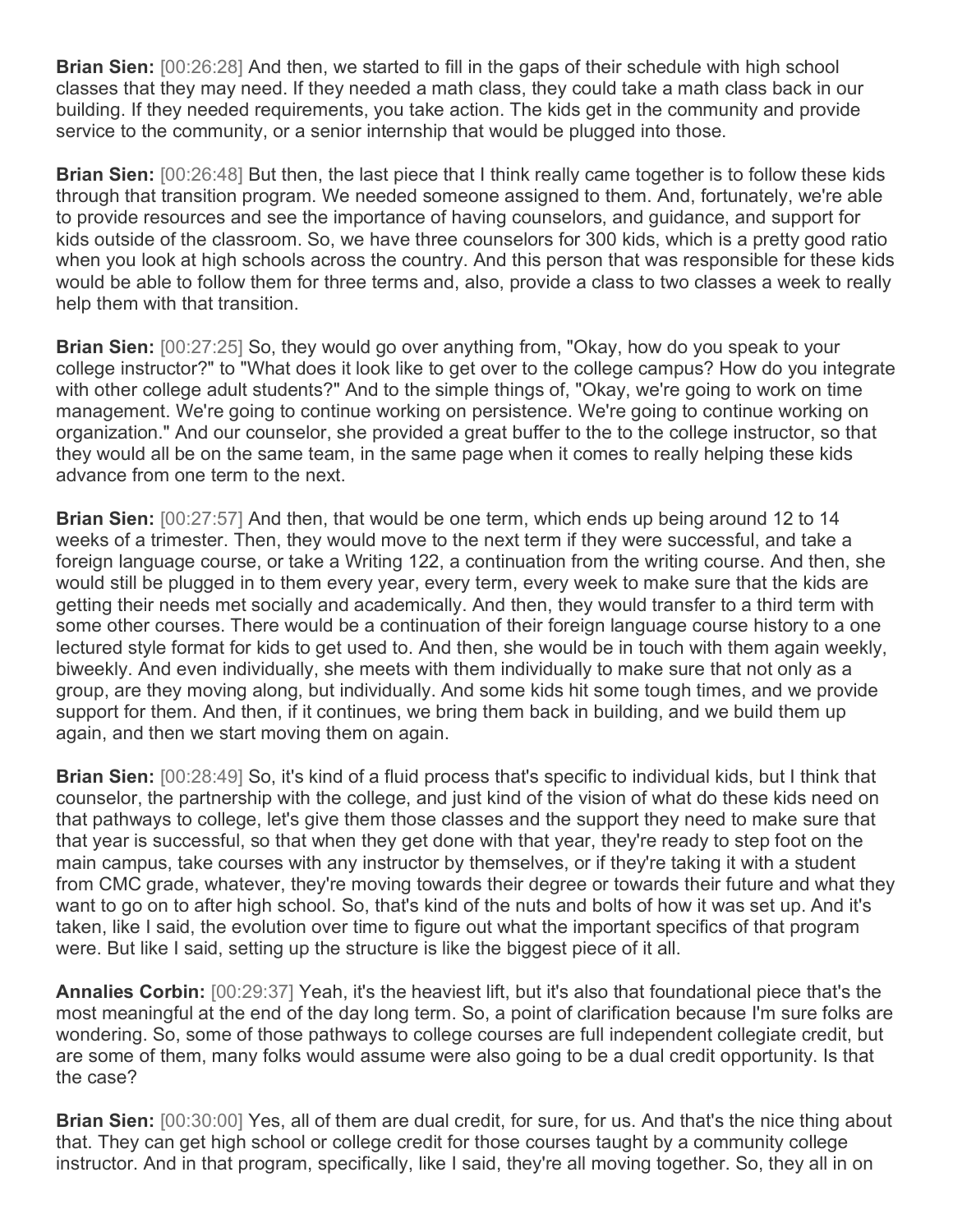each other, and work with each other, and really form this wonderful relationship and collaboration because they're together for a year to get through that. So, that's really nice. And in the three terms in that program, the kids can get up to 27 college credits, which is really nice. And it's about, I think, 3.8, probably about five high school credits when they're in that term. So, the dual college high school credit really definitely helps us with that.

**Annalies Corbin:** [00:30:42] And the other thing that I thought was really wonderful about the way you've structured this piece of the partnership and the fact that you crafted this transitional piece, the pathways to college piece, really hand in hand with your college partner. So, it wasn't just that the high school goes to college and says, "Hey, we think we need these courses. And oh, by the way, we want a collegiate person to instruct them." You crafted them right out of the gate, as I understand it together. right? So, you had an equal investment in the long-term success of the students but, also, the program itself because of the way you very specifically tailored your partnership, correct?

**Brian Sien:**  $[00:31:21]$  Yes, it was definitely a trial by fire in the early days with both our district and the college because we were doing something that has never been done. And they were like, "What are you doing?" And we're like, "Well, we want to try this." And in time, they let us do it, but we weren't quite there. And so, we have some successes and some failures that they kind of saw. And then, they came to the table and said, "Well, these are kids too, so we're all invested.".

**Brian Sien:** [00:31:46] And then, throughout time, we've developed this wonderful relationship where we are meeting every month to talk about our kids, and then the programs, and setting up the structure, and the courses, and the instructors. And so, we've done that together, but like I said, it's been through trial through fire to make sure we've been through the ups and the downs with our district and our college. And I think we've come out the other end, like you said, to really be a strong partner with them but, also, collaborative towards something that we're all investing is, which is our kids to be successful at that next level.

**Annalies Corbin:** [00:32:17] Right. And just also, I think, because, again, I can see their trailing list of questions that folks are frantically jotting down as they're listening. And so, I want to anticipate a few of those. But one of the ones that I know that folks are curious about is, so, Clackamas Middle College, as you indicated, is a public charter - let me clarify - and it works in partnership with the college, but the kids who come to your school come from more than just the Clackamas School District. Is that correct?

**Brian Sien:** [00:32:53] Correct. We have kids. We're right outside the Portland proper area. So, we get kids from all over the Portland metro area. And I would say, about 65% of our kids come from within our school district boundaries, but about 35% come from outside, which is the whole Portland metro area. I mean, we have kids coming from various miles and from all over the place. So, that's kind of cool because we're able to open it up to other schools with our Charter Law in Oregon. It allows us to accept any kid from wherever as long as we're providing services, and we're meeting that standard.

**Annalies Corbin:** [00:33:27] Right. And one of the other questions I know that folks always have and because I was there, I saw with my own eyes, I can definitely verify - oftentimes, what happens to these programs, as you well know, is they become very elitist in the sense that they tend to attract the highest performing students. And so, therefore, they become these very, very high performing programs, and they'd really don't meet the needs of a broad diverse population. That is not the case at Clackamas College. So, when you go there, you step in the doors, you see an incredible array of diversity across the ways that one might measure that.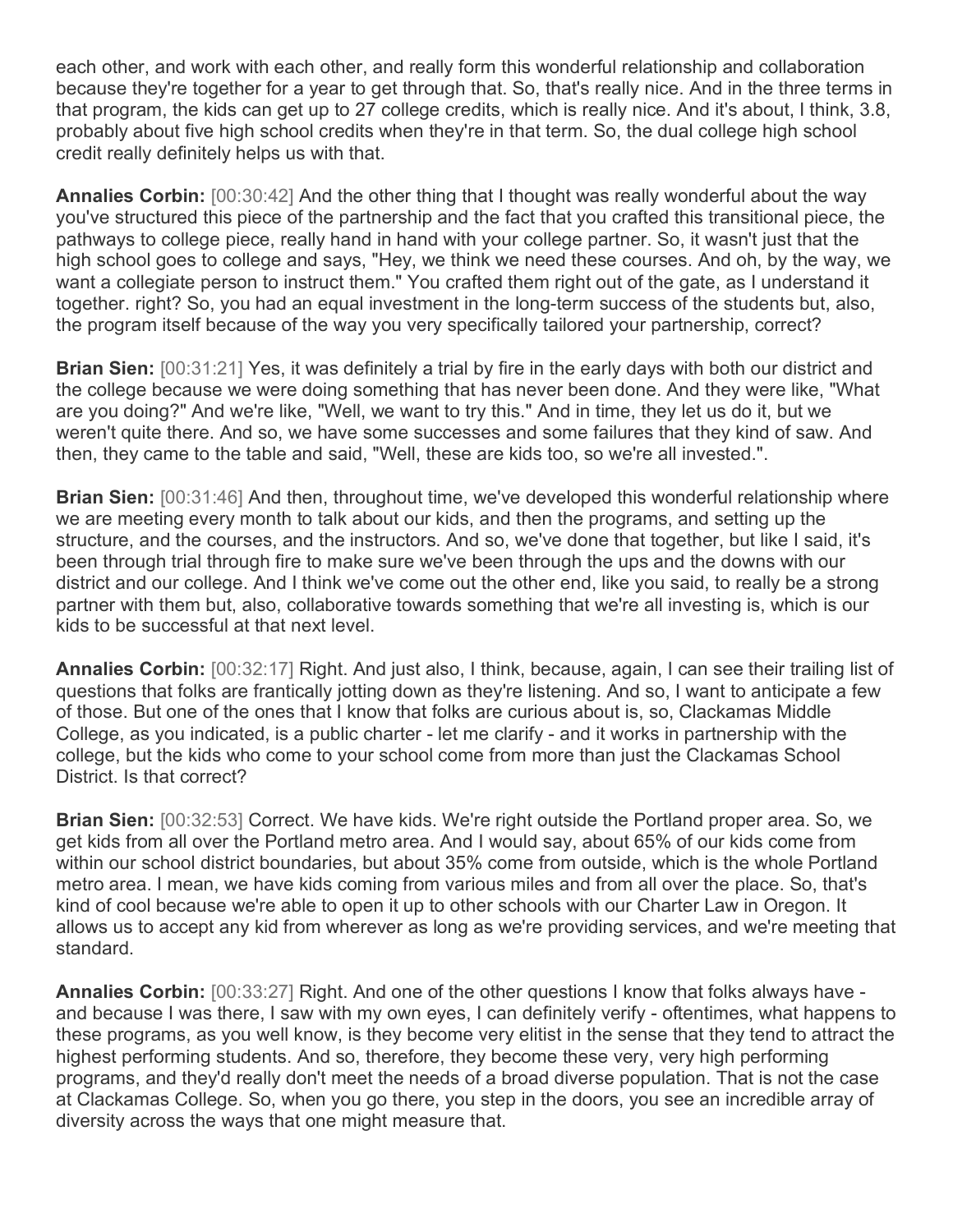**Annalies Corbin:** [00:34:04] And so, it is a really, really diverse group of students, of faculty, of population. It's right in the crux of things in the community. And so, how is it that you have been able to maintain that, so that it doesn't become one thing or another? The what, does it matter? But you've done a really good job historically of ensuring that this program has very broad appeal and access to many different kinds of students. How do you do that?

**Brian Sien:** [00:34:37] I mean, that's the big thing. I mean, for us, as a school, I feel like you're only as good as the kids that you're letting in. And for us, it wouldn't be successful if we weren't opening our doors to everybody and really trying to make it work for everybody. And that's a huge thing. And from all over too. I mean, that's a real -- if our system is going to stand the test of time, it's going to be able to take any type of kid and provide services and support to.

**Brian Sien:** [00:35:00] So, it has been a challenge because, yeah, you get your kids that are on track, that are high-flyers, that really want to get that college piece. But even they need support and guidance in that transition. And so, we make sure that we're supporting their needs. But the other students that may have a disability, or a language issue, or maybe they may have some behavioral issues that have carried in from another school, we really try to break that down and create a culture where they feel that we really, really know them.

**Brian Sien:** [00:35:28] We do so much work on really setting school culture and affirming identity and equity. And we were fortunate enough to do a survey this year where we got our results back. And this is just our college prep program. We didn't even do our college transition programs or college programs. We had 84% of our kids, in the 84th percentile, our school culture was ranked. And that was ranked nationally, and it also compared to our school district. And that was something we spent a lot of time building. If we're going to have every type of kid come in here, we have to be sure that we affirm our identity, and connect with every one of those kids, and really provide the support, so that they feel successful, and they can actually make that move because they're showing college readiness at some level.

**Brian Sien:** [00:36:09] And with that comes the creation of another program within our Pathways to College Program. We have students that may not be going to transfer to a university. And so, we want to make sure that we're meeting their needs. And so, we created a Career Technical Program within our Pathways Program, and then a transfer track where kids that we're really solely interested in the university track or post-secondary education at that level, we wanted to make sure we met their needs but, also, the courses within the Career Technical Program were also filtering those out as well. And kids are able to, from their freshman year or when they transfer to us, really dive into the tool. We use a whole code for them to really match up their interests, their skills, their aspirations with career fields, and with jobs, and with the university programs that actually meet those needs. And so, that we're able to see before they go into our Pathways Programs, and they're showing readiness into that, we're able to see what program best fits their personality and their skill set.

**Brian Sien:** [00:37:12] And so, our Career Technical Program has really helped to meet the needs of our whole student body. And we would offer foundation courses such as Comm 100, basic communications, Writing 101, technical writing, a Psychology 101, that human relations that all kids need for a degree anyways. And then, we have a counselor assigned to them as well to make sure that we're really getting on track with that.

**Brian Sien:** [00:37:34] And the fun part of that program to really keep a hook in their mouth is the elective courses. We have a manufacturing course that's just called Adventures and Technology where they do a little automotive, a little welding. We have a horticulture career exploration. We have a wild land fire program, and we have digital media communications. And we're consistently working with new types of electives with our college to make sure that we're trying to meet the needs of all of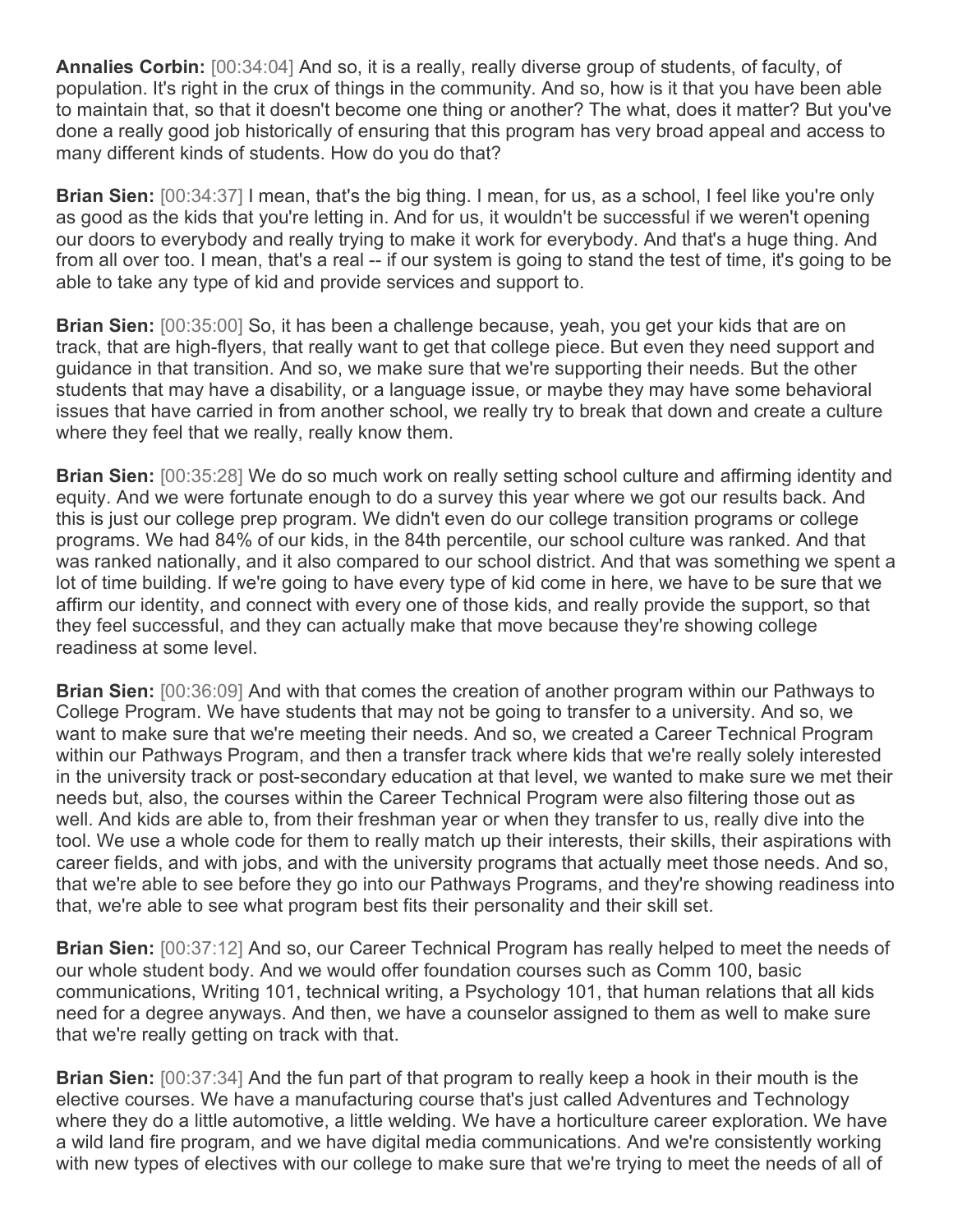our kids. And so, that's the path that some of our kids go into. And it's proven successful. And to really answer that question, can you serve all kids? And the answer is yes, we can. We just need to make sure that we're ahead, we're innovative, and we're really trying to meet the needs of our kids.

**Annalies Corbin:** [00:38:12] And the other thing is that you have to be a community that's willing to get it wrong as often as you strive to get it right and to recognize that when you don't quite have it, that you're going to tweak it, you're going to modify it in the best interests of kids. And you guys have clearly spent a lot of time the last 17 years doing that over and over again without fear. And so, to be able to do that means you have to have the right people involved. And so, what I see and get asked all the time when I am doing this work in schools is administrators, community folks asking over and over again, how do you find the right teachers? How do you find the right faculty and staff to do the things you aspire to do.? So, Brian, how do you hire? That's a fundamental thing people always want to know. How do you do it?

**Brian Sien:** [00:39:01] Well, I think being a charter school helps because you have candidates that are really interested. And the Learning Unboxed, you're thinking outside the box type of cliché that you want to save for that, but you really want people that are interested and ready for the challenge of changing, which is scary to a lot of people, and being innovative, and stepping up to something they've never. Like I said, I haven't experienced a charter school, or a middle college, or a transition like this ever, but I was willing to step outside and create something that I felt was going to better meet the needs of the kids that come to us.

**Brian Sien:** [00:39:37] And I think our teachers, and our staff, and support staff, and secretaries, and counselors, they're all on board with that. And if it's too overwhelming, we're doing it together, or if we're changing too fast, or we're doing it together. And we have a lot of diagnostics that we use to allow me to see, "Okay, are we getting a little extended here? Do we need to pull back? Do we need to really dive into this for longer?" And so, I kind of sit back, and read the gauges, and just make sure that everything's balancing out. But it's definitely hiring those people that are going to meet the needs of our kids and are up for the challenge. And they make the choice to be there, and they're not just placed here from a school district. And that's been a huge key for us. And it's very successful.

**Annalies Corbin:** [00:40:19] And so, then, as you think about the next iteration, what's the next big piece for Clackamas Middle College? In terms of the things that you're either aspiring to or the shifts that you want to make, what's next for you?

**Brian Sien:** [00:40:37] Yeah, I think, for me, it's to continually improve every year. I mean, we try to make decisions based on the data that we get from our kids. And so, that's a huge thing. And I think, creating a data-based decision informed school is really important because you're not reacting to the old school of a lot of schools do implementation or planning and implementation, and they go back to years over, and they go plan. And there's no evaluation and there's no predicting of what's going to be ahead. And so, I think that's a big piece is to really master that. And we're getting better, and our teachers are a part of it, and our staff's part of it, and we're all on board to really look at the state, and say, "Okay. this isn't working," or "Our mission, we said we're doing this. Are we doing it? And this doesn't show." And we're willing to improve and change that.

**Brian Sien:** [00:41:24] And then, outside of CMC, other than getting better, and improving, and better meet the needs of our kids, is to try to expand it into a middle school program because if we can teach these concepts at an earlier age, and see them, and transition them into high school, I feel like in the four-year model of graduating kids, I think we can get those kids, what they need a little bit more than we could if we just start them in ninth grade. So, lots of big thing.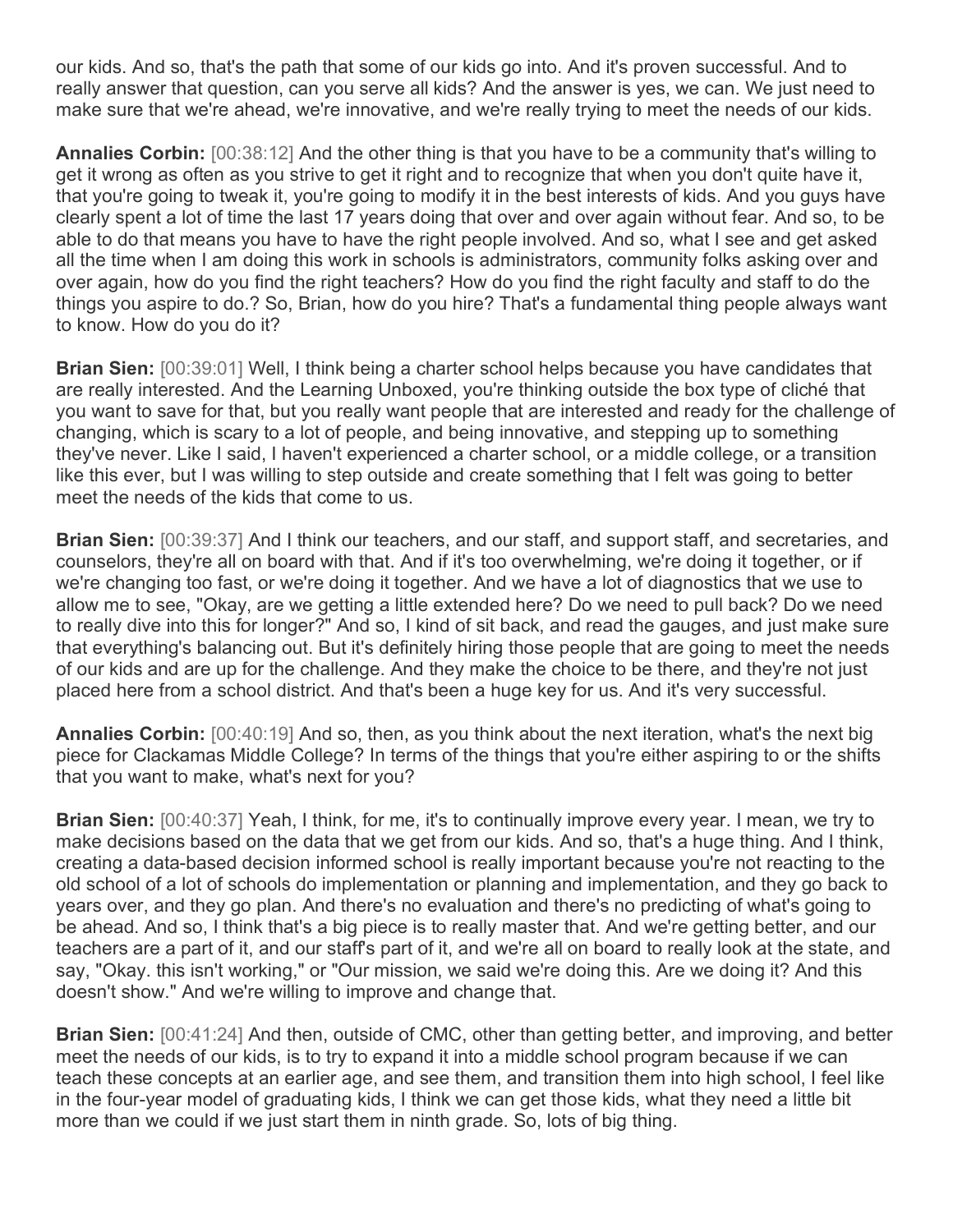**Brian Sien:** [00:41:51] And then, also, if there is a possibility to disseminate our information and replicate our schools around the state, that would be a cool thing to do. So, there's a lot of things in the future, but I think it's just kind of solidifying and perfecting what we're doing. And that's always going to be the case where we're always going to be improving, but it allows us that opportunity to step back and say, "Okay, how can we make this better? How can we have a middle school that feeds into us?".

**Brian Sien:** [00:42:16] Because we're measured, unfortunately, by what everybody else measure with a four-year graduation rate. And we're doing that high school and college at the same time. And we were offering -- for some of our kids that may have transferred to us a little bit later or that may have struggled at one point in time, we wanted to offer them a fifth-year option to continue with that. But when the state's measuring your success by four years, we had to dial it back. And so, we're getting a lot of our kids a ton of college credit, and the majority of them are getting their associate's degree, but it's become harder and harder because we're measured by a system that's a little bit different. So, that's kind of frustrating.

**Brian Sien:** [00:42:54] But when I look at the last 10 years that I've been keeping track of this data, as far as the college and once we felt like we had the system down, we've graduated, I think, in 10 years, 770 kids. And 300 of them have graduated with an associate's degree.

**Annalies Corbin:** [00:43:08] Wow, congratulations! Wow!

**Brian Sien:** [00:43:09] Yeah. And every one of them get college credit. And there's a lot of kids that are right -- we had 183 of them are right to 60 to 89 college credits. So, if we

had a feeder system, then we can pretty much ensure that all kids are going to get either a certificate, and go out in the workforce, and be successful, or get their degree, and go on to post-secondary education, and feel like they can do this because they've been doing it for the last four years.

**Annalies Corbin:** [00:43:33] Well, I certainly applaud that. And from our conversation that you and I have had before, we certainly advocate for that. And what we see over and over again is very successful early college, middle college programs, to your point, you have to build that feeder. And so, you have to change the way you think about readiness. And changing readiness means you have to push down, right?

## **Brian Sien:** [00:43:56] Yeah.

**Annalies Corbin:** [00:43:57] And then, back to your point, because, unfortunately, better or worse, we all live inside of a system that requires that we play to it rather than adapt to the actual needs we're living in today. It's just part of the reality that we have to cope with. So, to your point, it's harder to take the fifth-year option to make it fly, but we always have the option to move it back down. And so, we certainly encourage that frequently over and over again. Every chance I get, I tell folks, "Go down, go down, middle school, middle school, middle school." So, I applaud you for that.

**Annalies Corbin:** [00:44:28] So, very quickly, as we wrap up here, I'm getting the signal from the production team. So, what might your parting law be? I like to end every one of these conversations with folks that are scratching their heads saying, "Hey, what we just heard Brian talking about is awesome. I really want to do it." What's the one saying that when you started this you wish somebody had told you of something that you knew that would make all the difference in the world that you want folks who are contemplating going down the road that you have traveled that they should know?